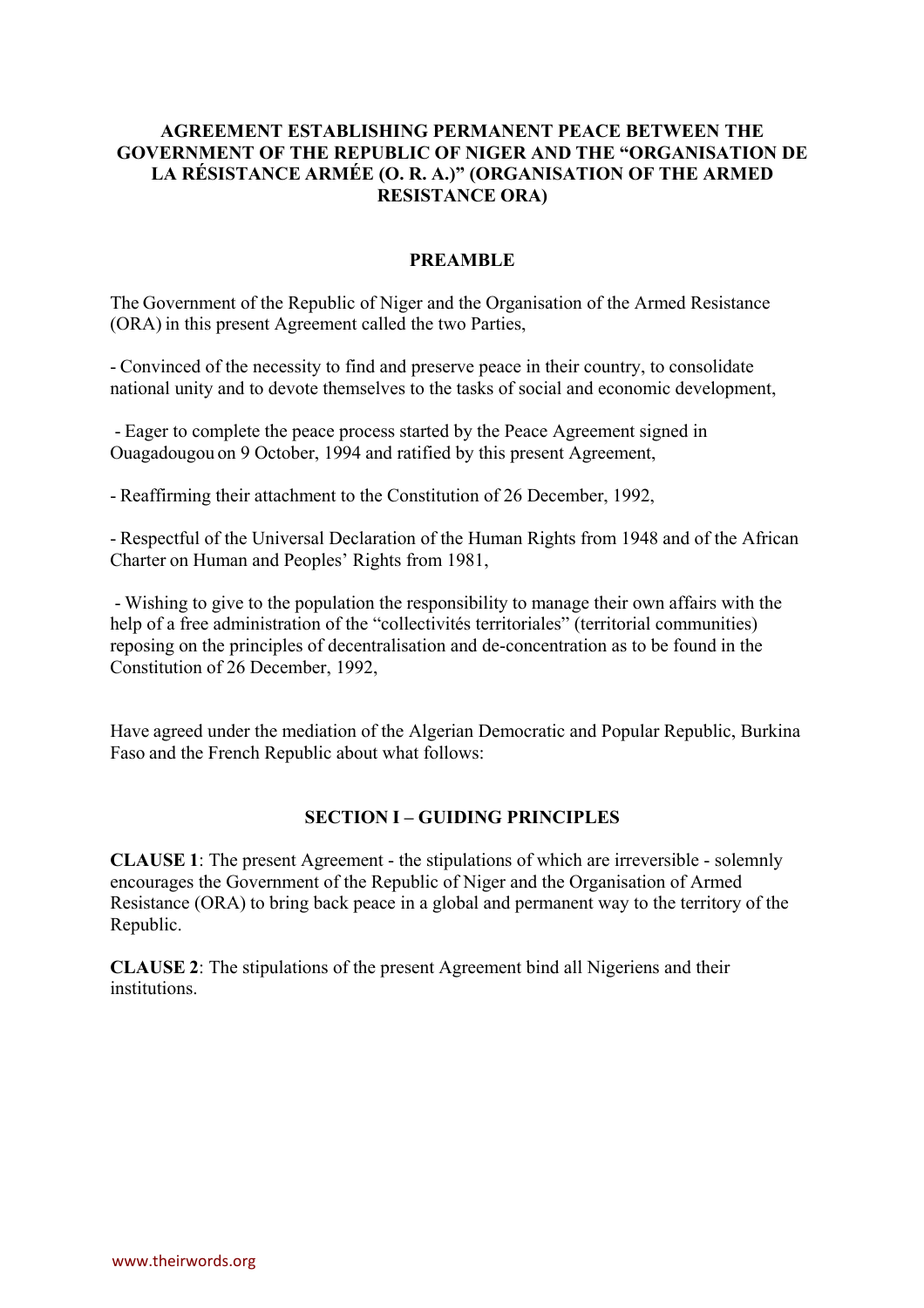### **SECTION II –TERRITORIAL AND ADMINISTRATIVE ORGANISATION**

**CLAUSE 3**: The territorial subdivision, the organisation and the powers of the "collectivités territoriales" will be the ones defined by the law on the basis of the work of the special committee in charge of reflecting on the administrative subdivision of the Republic of Niger, in accordance with the Peace Agreement signed in Ouagadougou on 9 October, 1994, in its sections I, II, III with the following wording:

#### **A/ TERRITORIAL SUBDIVISION**

**CLAUSE 4**: The Republic of Niger is divided into administrative circumscriptions in the following way:

- the Region
- the Department
- the Arrondissement
- the Municipality

**CLAUSE 5**: The Region, the Department and the Municipality are promoted into "collectivités territoriales" (territorial communities).

**CLAUSE 6**: The creating and the limits of the "Collectivités territoriales" (Regions, Departments, Municipalities) and those of the Arrondissements are settled by the law on proposal of the special committee where the representatives of the CRA will be members.

### **B/ THE ORGANISATION AND THE POWERS OF THE "COLLECTIVITÉS TERRITORIALES"**

**CLAUSE 7**: The "Collectivités territoriales" will be equipped with Councils or Assemblies, elected by direct universal suffrage and the Presidents elected within them will be the head of regional, departmental and communal executives.

**CLAUSE 8**: Within the framework of their free administration, the elected Councils or Assemblies will govern their own affairs by deliberation in the fields planned by the law which are for example the budget, the conception, the programming, the carrying out, the follow-up and the evaluation of actions of economic, social and cultural development having a regional or a local interest.

## **C/ REPRESENTATIVES OF THE STATE: THEIR POWERS**

**CLAUSE 9**: The representation of the State will be provided by:

- one representative in the Region
- one representative in the Department
- one representative in the Arrondissement
- one Mayor elected in the Municipality.

The denomination of these representatives will be determined by the law.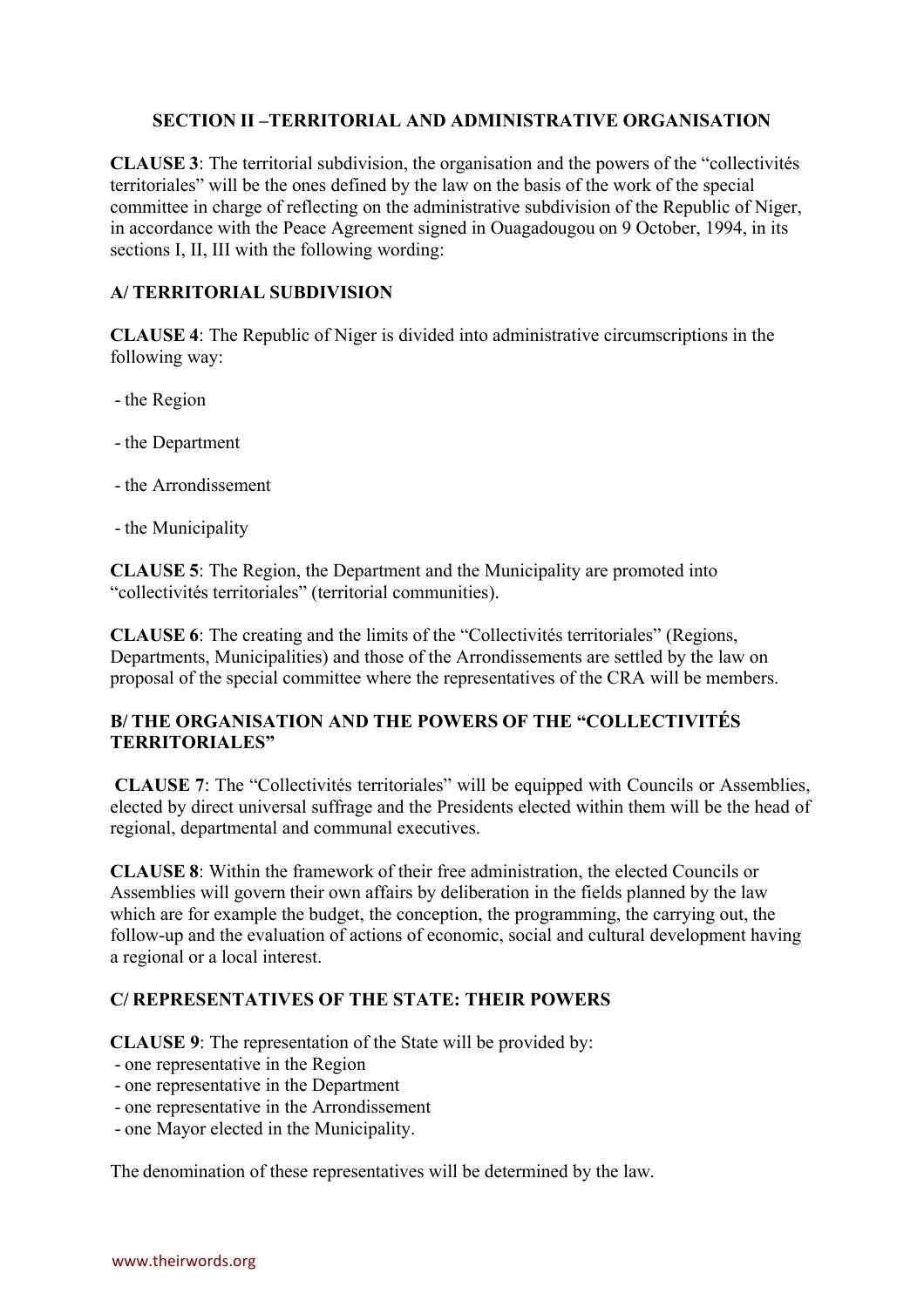**CLAUSE 10**: The representatives of the State will have the following mission:

a/ to supervise the application of the laws and regulations of the State within the limits of the territory of the administrative unit.

b/ to guarantee the control of the lawfulness *a posteriori* of decisions and actions taken by the "collectivités territoriales".

c/ to give advice and assistance from technical State services to the "collectivités territoriales", on their demand.

## **SECTION III – RESTORATION OF PEACE AND NATIONAL RECONCILIATION**

**CLAUSE 11**: A permanent cease-fire will come into force at zero hours (Niamey time) on the day after the signing of the present Agreement.

**CLAUSE 12**: With a view to the establishment of permanent security, of the restoration and consolidation of peace, the two Parties decide to create and to establish in Niamey, within two weeks following the signing of this present Agreement, a Special Peace Committee composed of the two Parties, with both sides equally represented, and of the mediation. The total number of members of this group cannot exceed 20, whereof 14 for the two Parties.

The Presidency of the Special Peace Committee will be entrusted to the High Commissioner at the Restoration of Peace and the Vice-presidency will be entrusted to a representative of the ORA. Necessary means for the activity of the Committee will be taken care of by the State.

The Committee will meet periodically. It could also be convened by its President on demand of one or the other of the Parties. At the meetings of the Committee, minutes will be taken.

The Committee will have as its mission:

1/ to supervise the application of the Agreement and the timetable established by it. 2/ to ensure that the stipulations of the Agreement are widely spread and that there is a campaign of explanation of it among the Nigerien population.

3/ to supervise the execution of the disarmament operations and the recuperation of all arms, munitions and war material.

4/ to determine the number of people before starting the integration work.

Therefore, it will receive for example:

- the list of demobilised elements of the ORA of which it will make a detailed calculation, - the list of arms, munitions and war material to be handed in and of which it will control the recuperation and the stocking and for which it will decide the destination.

The Special Peace Committee will have under its authority a Group of military observers for the composition of which it will mainly appeal to the mediating countries. During its mandate the Group of military observers will have the following tasks:

- to control the application of the cease-fire and to report its possible violations.

- to control, within the framework of the present Agreement, the recuperation, the handing in and the stocking of arms.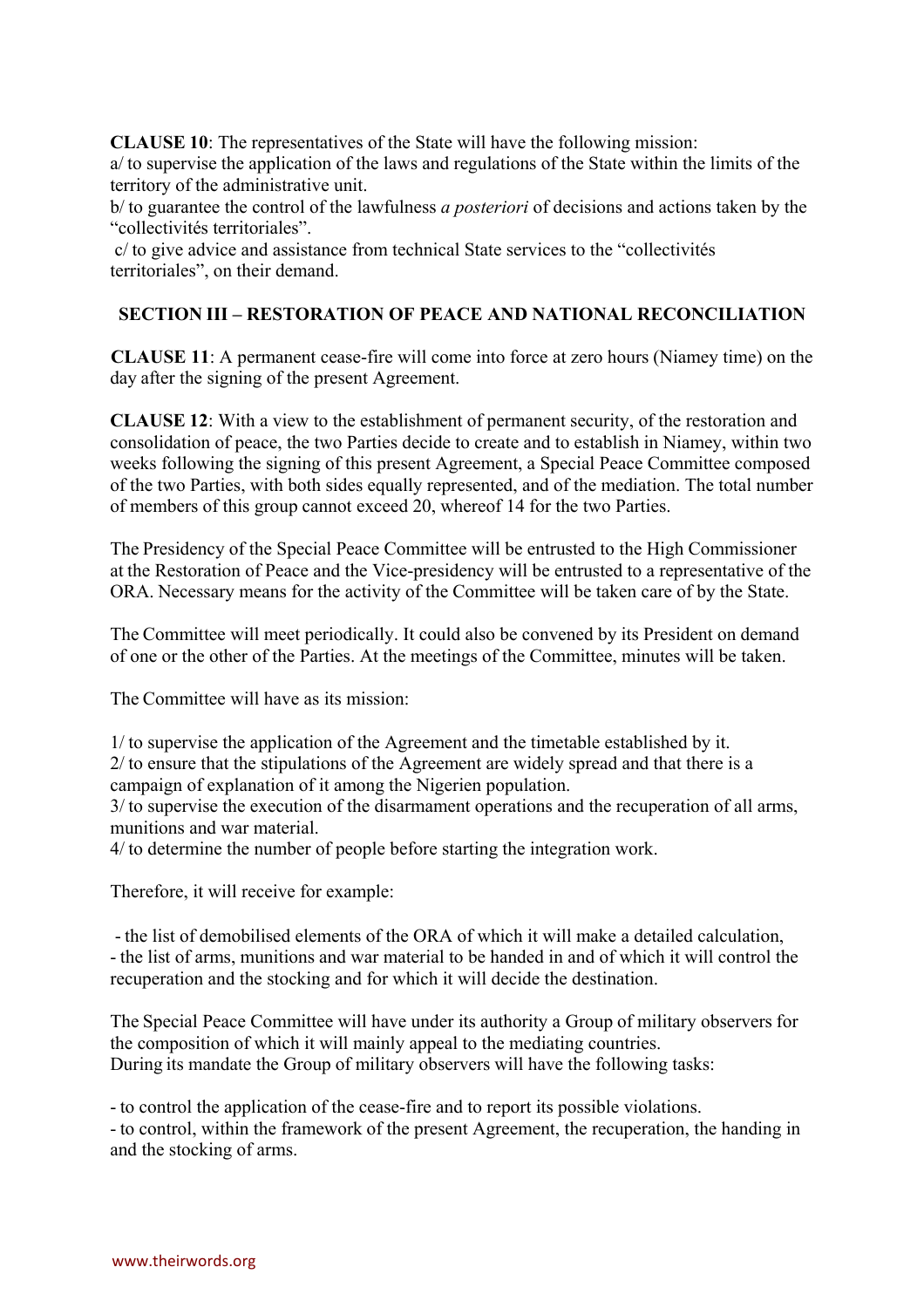The functions of this Group will be defined by a document which will have to be decided upon before the arrival of the observers and which will specify the forms of its use. Its mission will last for a period of three months, renewable if necessary. The Group, whose Post of Command will be in Niamey will have at its disposal branches in the regions affected by the conflict.

**CLAUSE 13**: The Special Peace Committee will supervise the execution of the operations of disarmament and the recuperation of all arms, munitions and material of war when the Government:

- will have initiated the law on the decentralisation with a detailed timetable of application. - will have adopted the status of the units with a special military status with a timetable of creating and organising these units and will have initiated these units.

- will have initiated, with the support of the partners of Niger, the execution of the urgency programme and the strategies of economic, social and cultural development planned for in the present Agreement in order to make possible the creation of jobs in the zone affected by the crisis.

- will have started the integration, the reintegration, the recruiting of demobilised elements of the ORA into the Public Administration, the Defence and Security Forces, State enterprises, Secondary Schools and the University and into development projects.

As regards the ORA, it engages to disarm and demobilize its elements.

**CLAUSE 14**: The Government engages to put an end to the activity of all groups and armed bands (militias, brigades, etc.) susceptible of aggravating the climate of insecurity and of compromising the peace efforts.

Therefore, it will undertake their disarming.

**CLAUSE 15**: A general amnesty will be decided upon in favour of the elements of the ORA and the elements of the Defence and Security Forces as well as other agents of the State for all acts committed because of the conflict prior to the date of the signing of this present Agreement.

The Government will institute a day in commemoration of the national reconciliation in memory of the victims of the conflict and the events of May 1990 and will take appeasing measures in their favour.

**CLAUSE 16**: The Government will undertake the reintegration into Civil Service and Public Enterprises of demobilized elements from the ORA who had the status of civil servants or public agents.

The Government will also undertake the reintegration into schools and universities of demobilized elements from the ORA who had the status of pupils or students.

## **SECTION IV – THE ORGANISATION OF DEFENCE AND SECURITY FORCES**

**CLAUSE 17:**

## **A/ Units with a special military status**

Units with a special military status will be created in the regions of Aïr, Azawak and Kawar.

www.theirwords.org

The special status of these units (command, personnel management, recruitment, training,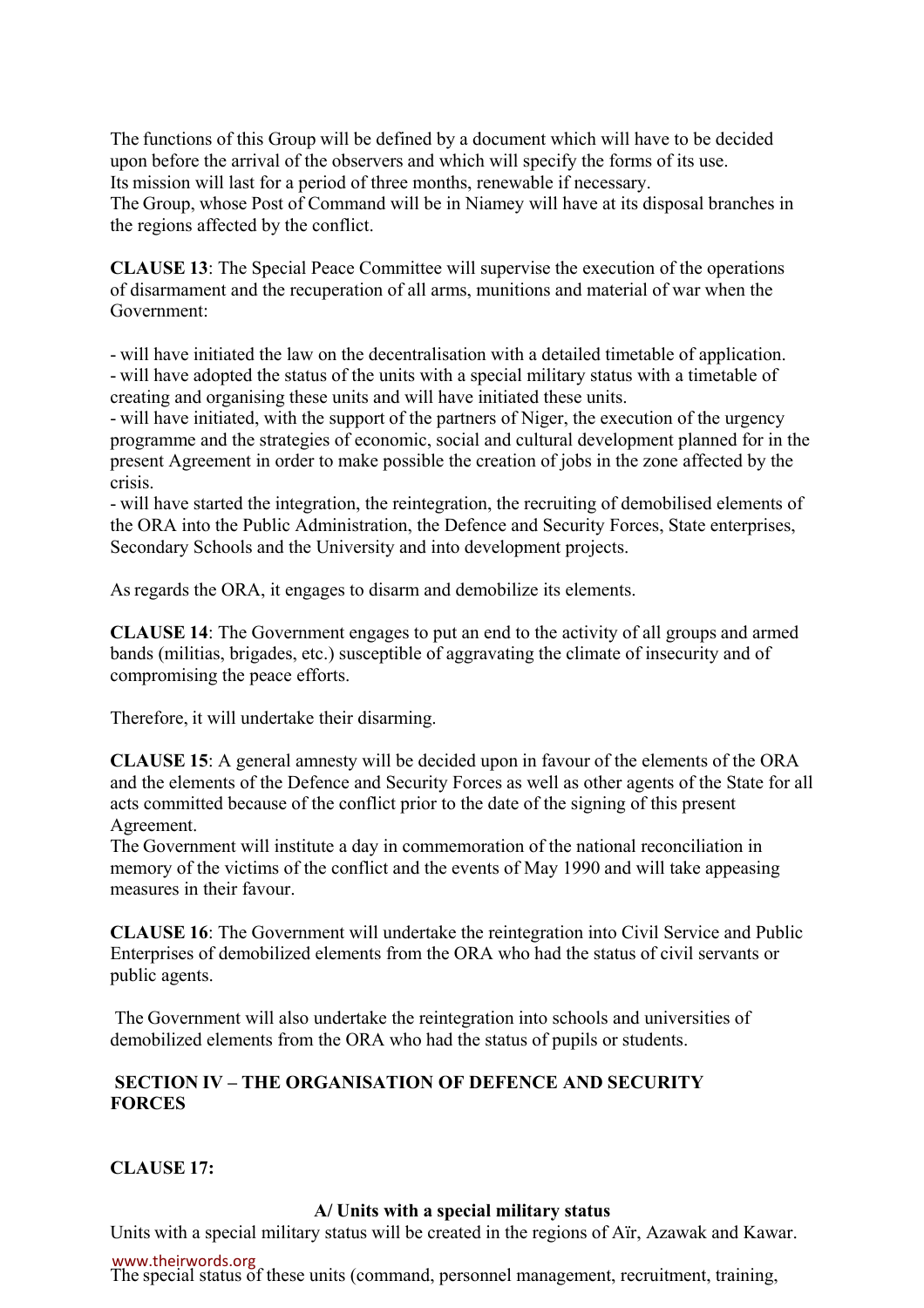advancement) will be determined by texts of regulations on the proposition of an interdepartmental committee where representatives of the ORA also will be members.

These units will have as their mission to guarantee the maintenance of order and of public security. Within the framework of their mission they will have to act in coordination with and complementing the classical forces of defence and security.

The personnel of these units will be composed of demobilized elements from the ORA and of people coming from the affected regions.

#### **B/ Armed Nigerien Forces and the National Police Force**

Within the framework of the restoration of peace and trust, the Government engages to integrate within the army demobilized elements from the ORA who will receive appropriate training. These elements will sign an engagement in accordance with statuary stipulations.

Moreover, within the framework of the annual recruitment, the contingent of recruits, coming from the zone affected by the conflict will be reviewed in a rising way.

Therefore the statuary texts pertaining to that matter will be readjusted.

Furthermore, on the proposition of the Interdepartmental Committee, the law 62-10 of March 16 1962, already seen above at paragraph A/ of the present clause, will be submitted to revision by the National Assembly.

#### **C/ Paramilitary Forces**

According to the existing texts the Government will integrate within the Paramilitary Forces (Republican Guard, National Police and Customs) demobilized elements from the ORA who will receive appropriate training.

For the sake of the protection of the environment, the fauna and the flora, special accent will be put on the recruitment of local personnel.

If necessary, arrangements will be taken to readjust the existing texts.

#### **SECTION V – ECONOMIC, SOCIAL AND CULTURAL DEVELOPMENT**

**CLAUSE 18**: Within the framework of the application of Clause 8 of the present Agreement, the Government will take all necessary measures, in the fields foreseen by the law, in order to provide the "collectivités territoriales" with the free managing of their affaires in the activities of economic, social and cultural development of regional or local interest.

**CLAUSE 19**: In order to allow the freely consented return and the reinsertion of displaced persons, the Government, together with the ORA, encourages friendly countries and international humanitarian organisations concerned to establish on one hand reception and direction points, where the stay will be as brief as possible, and on the other hand reinsertion sites in which adequate social and economic activities will be developed.

**CLAUSE 20**: In order to reinforce and to enlarge to the zone affected by the conflict activities already undertaken within the framework of urgency assistance concerning food, health and schooling foreseen in the Peace Agreement of Ouagadougou, October 9 1994, the Government, together with the ORA and concerned populations, engages to establish, on the basis of available statistics on displaced persons and of those already at home, the real needs www.theirwords.org/www.theirwords.org/www.theirwords.org/www.theirwords.org/www.theirwords.org/www.theirwords.org/www.theirwords.org/www.theirwords.org/www.theirwords.org/www.theirwords.org/www.theirwords.org/www.theirword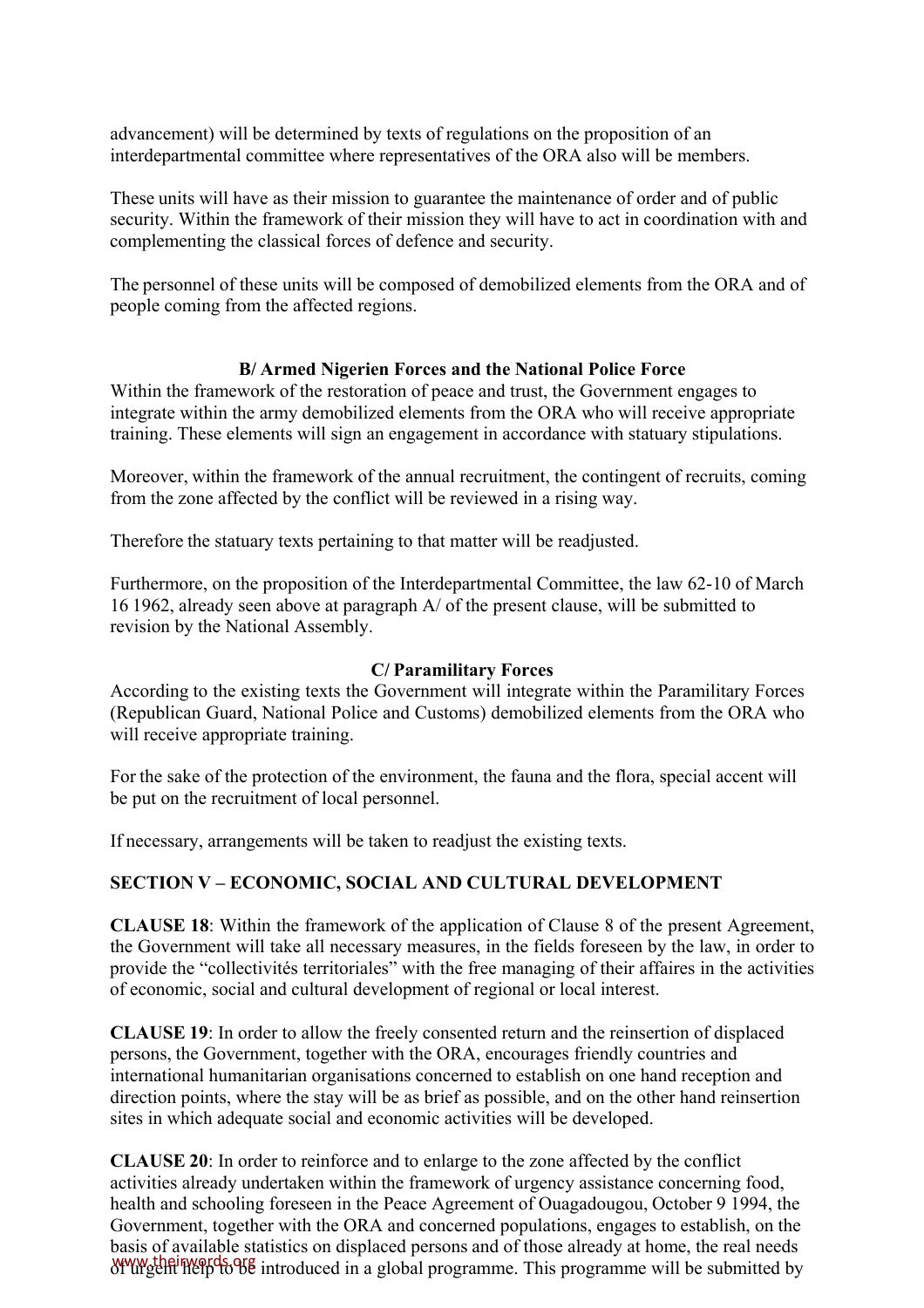the Government to donors at a timely moment.

**CLAUSE 21**: Within the framework of the programme of social insertion of the demobilized elements of the ORA, the Government will take steps in view of their recruitment in the projects of high intensity of labour in the zone affected by the conflict.

**CLAUSE 22**: Without effect on the stipulations of Clause 8 of the present Agreement, the Government engages to take all necessary steps in order to continue and accelerate the efforts of investment in the pastoral zone through the use of new strategies of development aiming at:

# **A. Within the field of rural development**

## **1- Breeding**

A policy of a profitable breeding taking into account:

- animal health
- reconstruction of the live stock
- commercialisation of the cattle and products derived from breeding
- introduction of transformation and conservation of products
- better managing of the pasture land
- adjustment of water-holes and multiplication of pastoral wells
- constitution of cereal banks.

# **2-Agriculture**

A development of the agricultural potentialities contained in the regions guaranteeing their exploitation the whole year around and a local transformation of the products by:

- technical assistance given to the farmers
- support of help to the "collectivités"
- commercialisation of agricultural products
- combating noxious insects
- creation of units of transformation and conservation of agricultural products
- exploiting of underground water sources

- strengthening of market gardening potentialities through the use of hydro-agricultural perimeters.

## **B. Within the field of mining and industries**

The mines will remain a national treasure the benefits of which should make possible the development of all the regions. Therefore it is necessary to:

- diversify the mining production.

- develop the local raw material through industrialization.

- favour the development of the regional economy through the establishment for the whole industrial and mining sector of measures encouraging the creation of jobs in favour of the local population which will benefit from a priority in recruitment.

- transfer to "collectivités territoriales" one part of national resources generated by the mining and industrial exploitation. The rate and the forms of this transfer of resources will be determined by the law on decentralisation.

# **C. Within the field of social and cultural development**

## **1- Health**

- rehabilitation of already existing infrastructures

- reconstruction and equipment of new health centres

www.theirwords.org/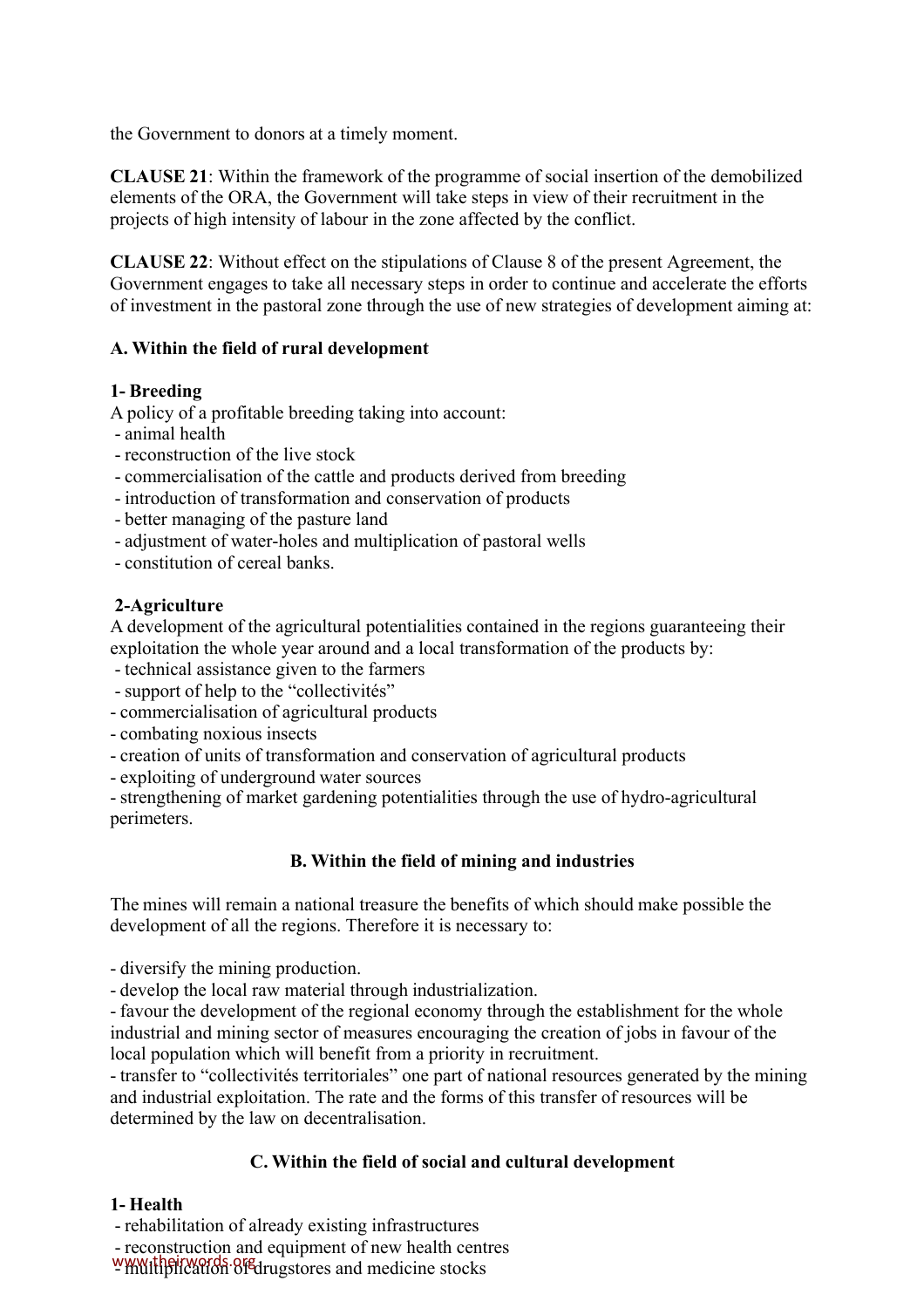- staff training

- establishing of mobile health teams in the nomad zones

#### **2- Education**

- adapt the school programmes to social and cultural realities of the regions

- promote national languages and writing, especially Tamachek and Tifinar

- consider creating institutions of higher education in the regions in the North

- rehabilitate, construct and multiply schools and school canteens.

- train the teaching staff

- employ, as far as possible, in the regions, a teaching staff coming from these regions in order to guarantee a better consciousness raising among the population on educational problems in order to solve the problems inherent in school recruitment.

- increase the rate of schooling.

# **3- Culture**

- creation of cultural centres and regional museums promoting the image of culture, history and oral traditions

- multiplying of cultural and sportive exchanges between regions and with other countries

## **D. In the field of service**

#### **1- Transports and communications**

- maintenance, management and construction of roads, airstrips, airports, bus terminals

- opening and development of air traffic services in order to increase accessibility of isolated regions

- relaxation of police controls and formalities

- creation, if possible, of regional radio and television stations broadcasting in national languages and relaying the main national programmes

- establishment of means of communication SSB (Single Sideband Modulation) in the most remote centres

## **2- Tourism, Hotel trade and Handicraft**

- consider the suppression of visas for people coming from the European Union

- set up direct charter flights

- relaxing the formalities of reception and circulation of persons

- rehabilitate and promote hotels units

- take complementary measures for the boosting of the sectors of tourism, hotel trade and handicraft generating proceeds, foreign currency and jobs.

## **3- Public administration**

Eager to have an active participation of all the components of the Nigerien population in the running of the State affairs and in the framework of consolidation and peace, the Government engages to integrate demobilized elements from the ORA at all levels of the Public administration according to the criteria of competence and to the needs of the State.

The same thing will be valid for political functions.

**E.** The list of actions enumerated above is not restrictive.

**CLAUSE 23**: The Government will organize a round-table conference including countries with a friendly attitude to Niger and International Organisations for the financing of the www.theirwords.org<br>economic and social programme of the present Agreement.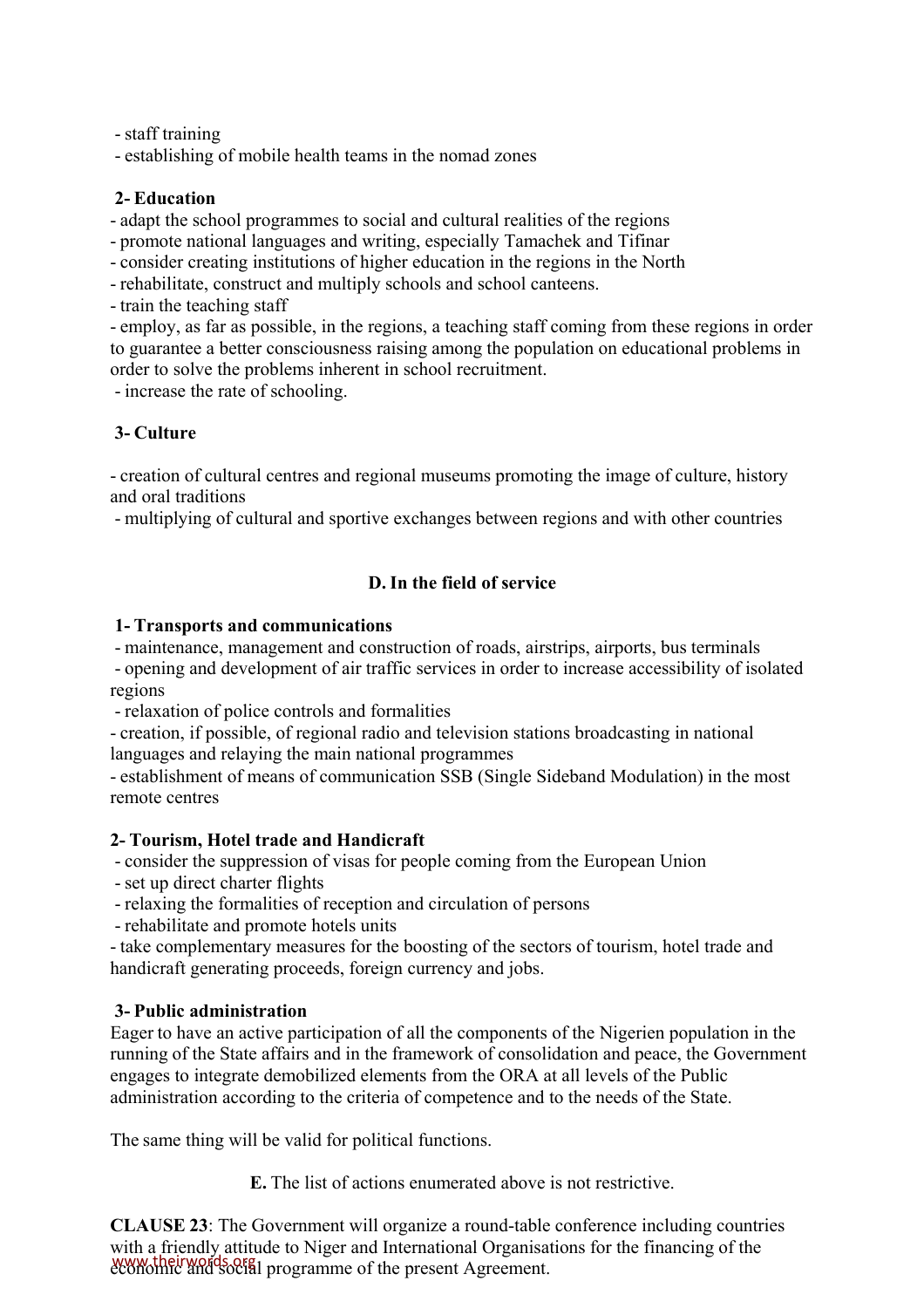**CLAUSE 24**: Concerned about achieving a better geographical division of infrastructures and equipments, the Government engages to support the policy of decentralisation through a policy of readjustment of the territory. This division will take into account the economic potentialities of each region.

**CLAUSE 25**: The stipulations of this Agreement will be carried out in the following way:

**1. 15 April, 1995** Signing of the definitive Peace Agreement in Ouagadougou

**2. 24 April, 1995** Solemn signing of the definitive Peace Agreement in Niamey

**3. 25 April, 1995** Coming into force of the definitive cease-fire at zero hours (Niamey time)

**4. 09 May, 1995** Establishment of the Special Peace Committee

**5. 31 May, 1995** Establishment of the Interdepartmental Committee

**6. 30 June, 1995** Adoption of the Status of Units with a Particular Military Status

**7. 1 July, 1995** Starting of the Integration, the Reintegration and the Recruitment within the Paramilitary Forces, State Enterprises, Secondary Schools, the University, the Public Administration and development projects

**8. 1 July, 1995** Establishment of the Group of Military Observers

**9. 15 July, 1995** Initiation of the Law on Decentralisation

**10. 15 July, 1995** Starting of the Urgency Programme and development projects

**11. 1 September, 1995** Beginning of work concerning the determining of total numbers.

**12. 1 October, 1995** Initiation of Units with a Special Military Status

**13. 1 October, 1995** Disarming/Demobilizing of the elements of the ORA.

**14. 1 October, 1995** Beginning of the training and integration the elements of the ORA in the Defence and Security Forces

**15. 15 October, 1995** Round table conference on the urgency programme.

NB: As this schedule is not exhaustive the Committee will decide about its continuation.

#### **SECTION VI – FINAL ARRANGEMENTS**

**CLAUSE 26**: The present Agreement has been established in 5 original copies written in French and signed by the two Parties as well as by the three mediators.

An original copy will be kept by each one of the signatories.

**CLAUSE 27**: The present Agreement which comes into force from the date of its signing will be published in the "Journal Officiel" of the Republic of Niger.